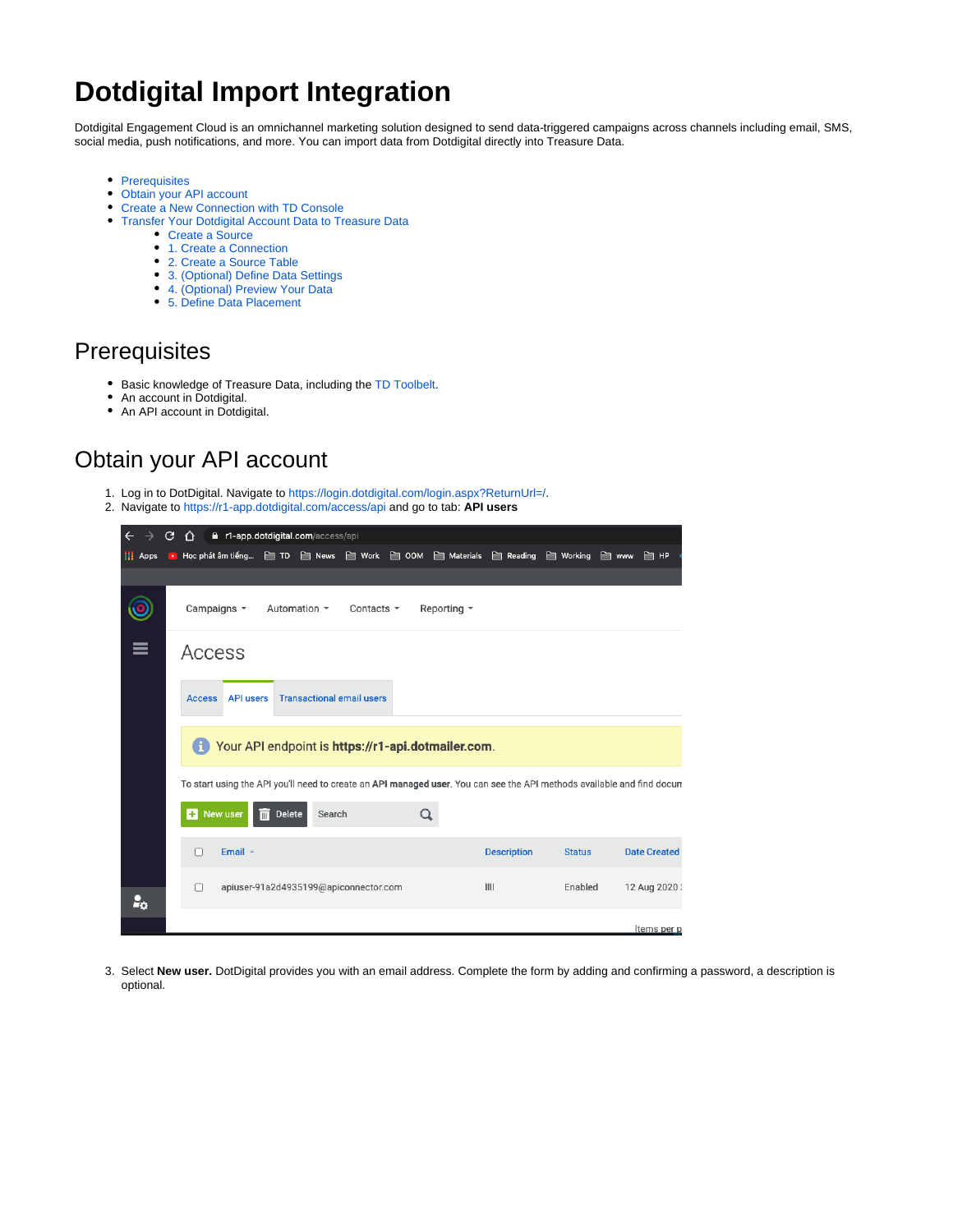| User details            |                                       |   |
|-------------------------|---------------------------------------|---|
| Email address $*$ $(?)$ | apiuser-68faed1bd5b2@apiconnector.com |   |
| Description             |                                       |   |
| Password                |                                       | ⊕ |
| Confirm password *      |                                       | ۵ |
| <b>Status</b>           | $\bullet$ Enabled                     |   |
|                         | Disabled<br>O                         |   |
|                         |                                       |   |
| <b>Save</b><br>Cancel   |                                       |   |

4. Click **Save**.

## <span id="page-1-0"></span>Create a New Connection with TD Console

When you configure a data connection, you provide authentication to access the integration. In Treasure Data, you configure the authentication and then specify the source information.

- 1. Open the **TD Console**.
- 2. Navigate to the **Integrations Hub > Catalog**.
- 3. Click the search icon on the far-right of the Catalog screen, and enter **dotdigital**.
- 4. Hover over the dotdigital connector and select **Create Authentication**.

| Input<br>Output |                                                                                  |
|-----------------|----------------------------------------------------------------------------------|
| o dotdigital    | <b>Create Authentication</b><br>llm<br>Learn more about in<br>dotdigital<br>tput |
| dotdigital      | dotdigital                                                                       |

#### 5. The New Authentication dialog opens.

| Region:            | Europe | $\checkmark$ |  |
|--------------------|--------|--------------|--|
| API User Name:     |        | 暑            |  |
| API User Password: |        | 暑            |  |

Learn more Continue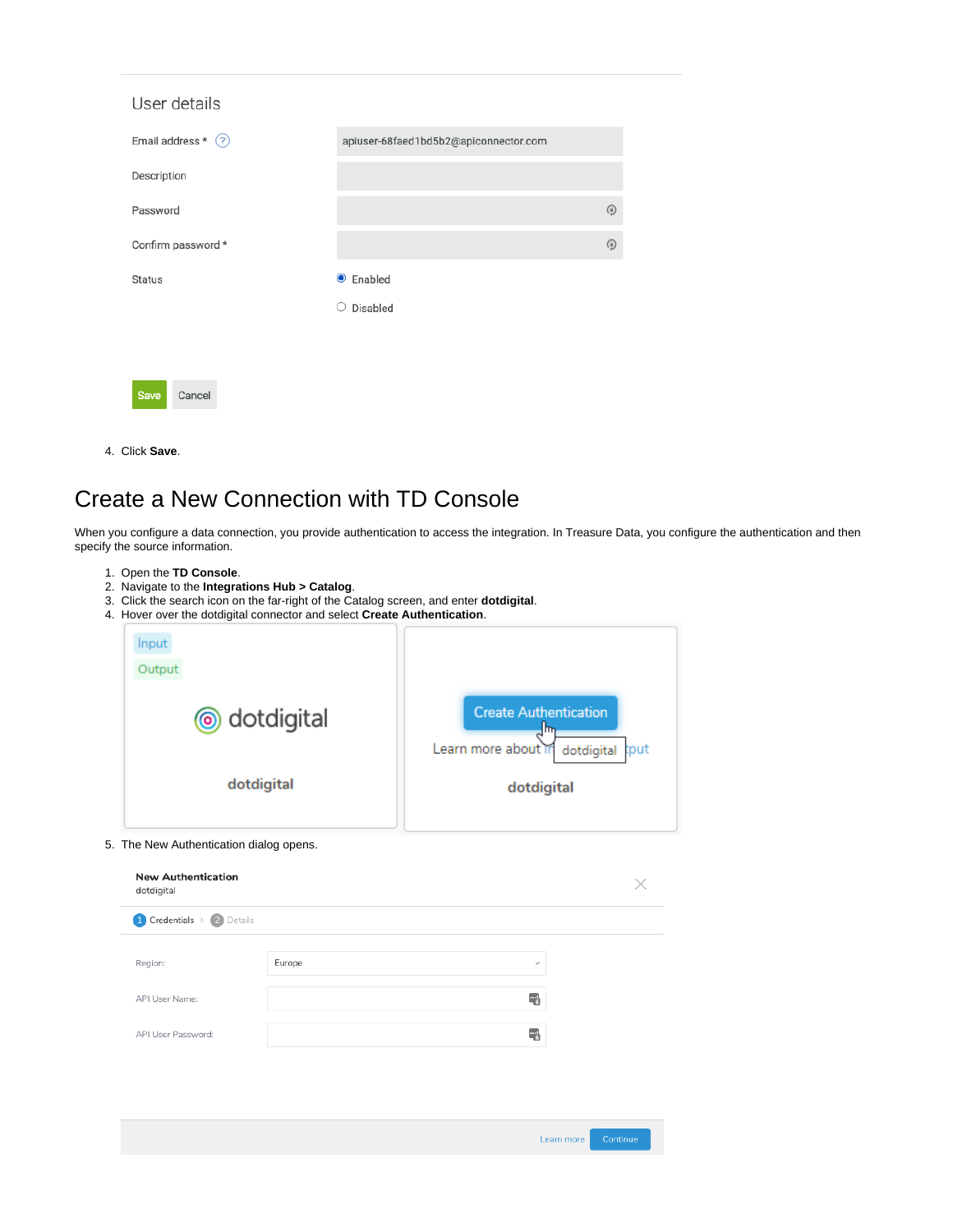- 6. Select your Region. The API User Name and API User Password fields auto-populate.
- 7. Select **Continue**.
- 8. Enter a name for your connection.
- 9. Select **Done.**

## <span id="page-2-0"></span>Transfer Your Dotdigital Account Data to Treasure Data

After creating the authenticated connection, you are automatically taken to Authentications.

- 1. Search for the connection you created.
- 2. Select **New Source**.

#### <span id="page-2-1"></span>**Create a Source**

The following procedure will step you through five sections to create a source.

#### <span id="page-2-2"></span>1. Create a Connection

1. Type a name for your source in the **Data Transfer Name** field**.**

#### **Create Source** Using dotdigital\_td

| 1 Connection     | Data Transfer Name: |               |        |
|------------------|---------------------|---------------|--------|
| 2 Source Table   |                     |               |        |
| 3 Data Settings  | Authentication:     | dotdigital_td | $\sim$ |
| 4 Data Preview   |                     |               |        |
| 5 Data Placement |                     |               |        |
|                  |                     |               |        |

2. Select **Next**. The Source Table dialog opens.

#### <span id="page-2-3"></span>2. Create a Source Table

#### **Create Source**

Using dotdigital\_td

| Connection       | Data Type:              | Campaigns<br>$\mathcal{L}_{\mathbf{p}}$                    |        |  |  |
|------------------|-------------------------|------------------------------------------------------------|--------|--|--|
| 2 Source Table   |                         |                                                            |        |  |  |
| 3 Data Settings  | <b>Statistics Type:</b> | Activities Since Date                                      | $\sim$ |  |  |
| 4 Data Preview   | Start Time:             | mm/dd/yyyy, --:-- --                                       |        |  |  |
| 5 Data Placement | Incremental Loading:    | The time from which the statistics is returned             |        |  |  |
|                  |                         | Ingest new statistics from the last time if run repeatedly |        |  |  |
|                  |                         |                                                            |        |  |  |

Edit the parameters in Source Table based on your objectives.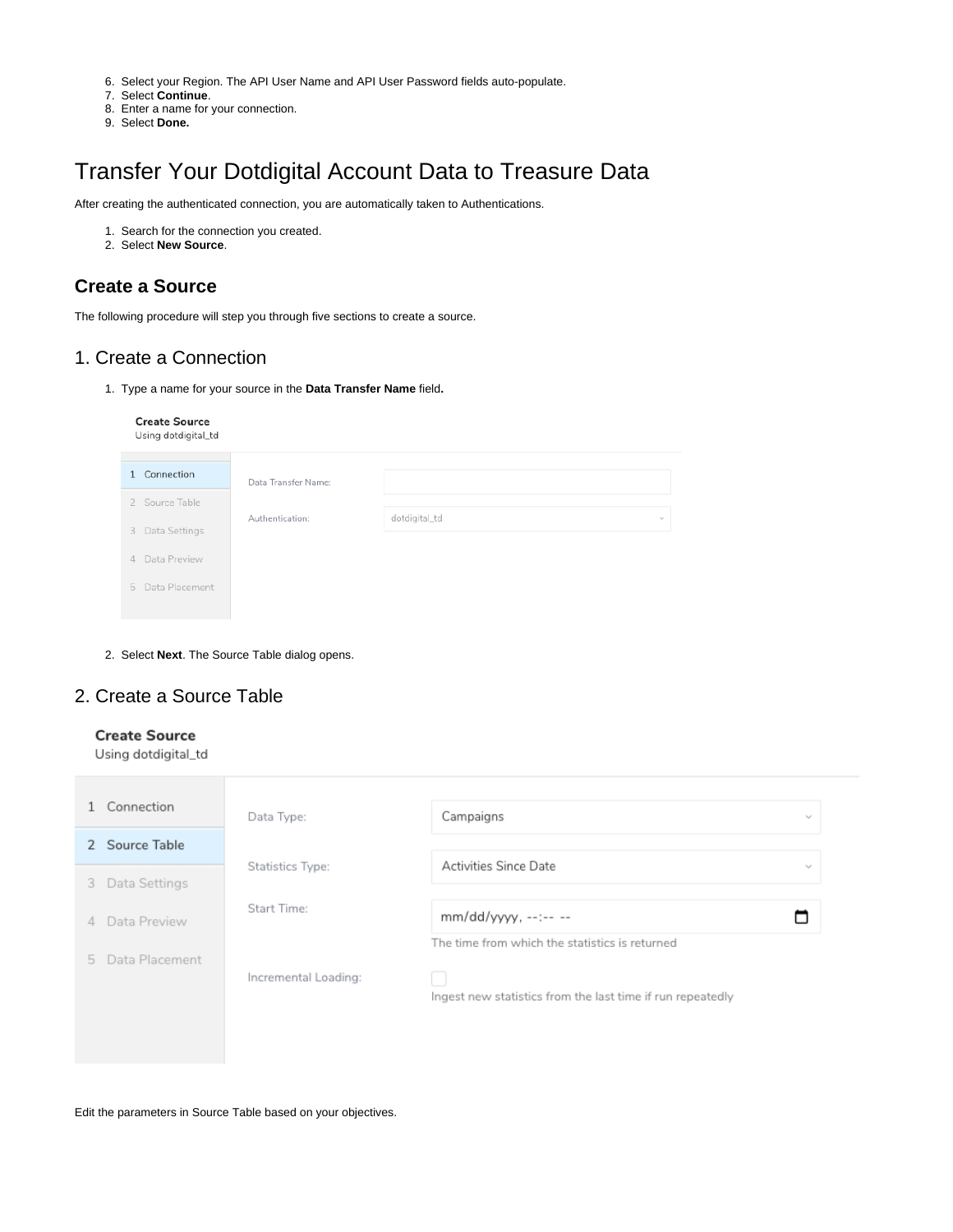| <b>Parameters</b>                 | <b>Description</b>                                                                                                                                                                                                                                                                                                                                                                                                                                                                                                                                                                                                                                                                                                                                                                                                                                                                                                          |
|-----------------------------------|-----------------------------------------------------------------------------------------------------------------------------------------------------------------------------------------------------------------------------------------------------------------------------------------------------------------------------------------------------------------------------------------------------------------------------------------------------------------------------------------------------------------------------------------------------------------------------------------------------------------------------------------------------------------------------------------------------------------------------------------------------------------------------------------------------------------------------------------------------------------------------------------------------------------------------|
| Data Type                         | Campaigns. Fetch campaign data.<br><b>Contacts.</b> Fetch contact data.                                                                                                                                                                                                                                                                                                                                                                                                                                                                                                                                                                                                                                                                                                                                                                                                                                                     |
| <b>Statistics Type</b>            | Campaigns<br>Activities Since Date. Fetch campaign activities based on a specific date.<br>Clicks Since Date. Fetch campaign clicks based on a specific date.<br>Open Since Date. Fetch campaigns that have been opened based on a specific date.<br>• Page Views Since Date. Fetch campaign page views based on a specific date.<br>• ROI Activity Since Date. Fetch campaign ROI activity based on a specific date.<br>Contacts<br>• Created Since Date. Fetch contacts created based on a specific date.<br>Modified Since Date. Fetch contacts modified based on a specific date.<br>Suppressed Since Date. Fetch contacts that have been suppressed based on a specific date.<br>• Unsubscribed Since Date. Fetch contacts that have been unsubscribed based on a specific date.<br>Unsubscribed from Address Book Since Date. Fetch contacts that have unsubscribed from an address book based on a<br>specific date. |
| <b>Start Time (R)</b><br>equired) | A timestamp in RFC3339 UTC "Zulu" format, accurate to nanoseconds, for example: "2014-10-02T15:01:23Z".                                                                                                                                                                                                                                                                                                                                                                                                                                                                                                                                                                                                                                                                                                                                                                                                                     |
| Incremental<br>Loading            | Enables incremental report loading with new Start Time automatic calculation.<br>For example, if you start incremental loading with Start Time = $2014-10-02T15:01:23Z$ to $2014-10-03T15:01:23Z$ , the next<br>iobs run new Start Time will be $2014 - 10 - 03T15:01:23$                                                                                                                                                                                                                                                                                                                                                                                                                                                                                                                                                                                                                                                   |

1. Select **Next**. The Data Settings page opens.

#### <span id="page-3-0"></span>3. (Optional) Define Data Settings

(Optional) Edit the data settings or skip this section.

| Create Source<br>Column Name<br>Columny doculigital_td |                                                                                                                       | $\times$                      |
|--------------------------------------------------------|-----------------------------------------------------------------------------------------------------------------------|-------------------------------|
| 1 Connection<br>2 Source Table                         | Optionally, you can modify data settings and then see your changes in Data Preview. Skip This Step<br>Schema Settings |                               |
| 3 Data Settings                                        | Column Name<br>▼                                                                                                      | Data Type                     |
| 4 Data Preview                                         | id                                                                                                                    | long                          |
| 5 Data Placement                                       | email                                                                                                                 | string                        |
|                                                        | optinType                                                                                                             | string                        |
|                                                        | emailType                                                                                                             | string                        |
|                                                        | dataFields                                                                                                            | string                        |
|                                                        | status                                                                                                                | string                        |
|                                                        | 6 Fields                                                                                                              | Reset to default              |
|                                                        |                                                                                                                       |                               |
|                                                        |                                                                                                                       |                               |
|                                                        |                                                                                                                       | Cancel<br><b>Back</b><br>Next |

### <span id="page-3-1"></span>4. (Optional) Preview Your Data

Data preview is optional; you can skip to the next section of the dialog.

The data that displays in the data preview is approximated from your source. It is not the actual data that is imported.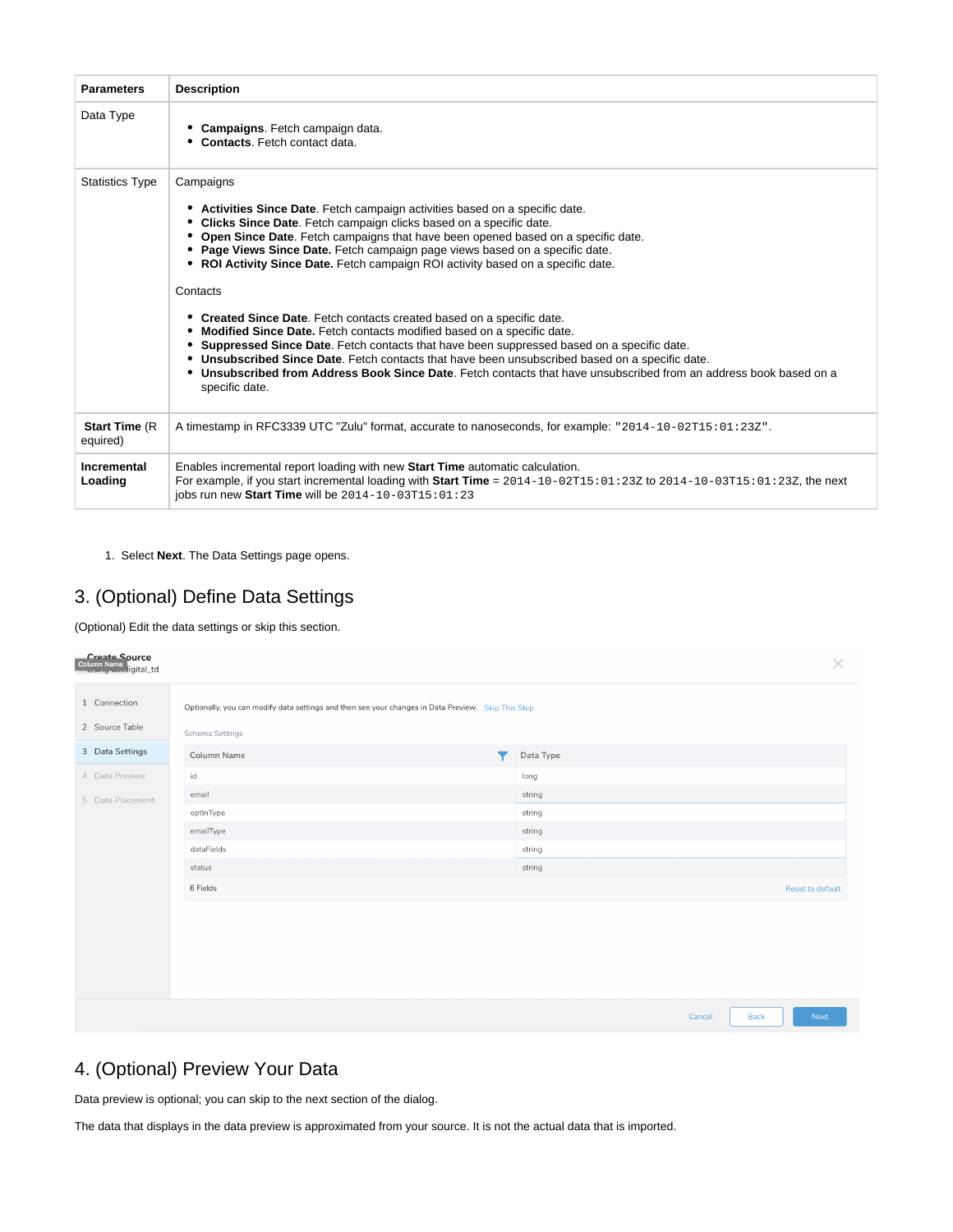- 1. Select **Next**.
- 2. To preview your data, select **Generate Preview**. Optionally, select **Next** to skip to the next section.
- 3. Verify that the data looks approximately like you expect it to.

| <b>Create Source</b><br>Using dotdigital_td |                |        |                                                                                                                                         |              |              | $\times$               |
|---------------------------------------------|----------------|--------|-----------------------------------------------------------------------------------------------------------------------------------------|--------------|--------------|------------------------|
| 1 Connection                                |                |        | The preview shows a subset of data from the source based on the data settings. Refer to help document to learn more about preview data. |              |              |                        |
| 2 Source Table                              |                |        |                                                                                                                                         |              |              | 7 columns              |
| 3 Data Settings                             |                | $#$ id | Ab email                                                                                                                                | Ab optintype | Ab emailtype | Ab datafields          |
| 4 Data Preview                              | $1\,$          | 99     | tiffany.valverde@example.com                                                                                                            | Double       | Html         | <b>NULL</b>            |
|                                             | $\overline{2}$ | 100    | john.smith@example.com                                                                                                                  | Single       | Html         | <b>NULL</b>            |
|                                             |                |        |                                                                                                                                         |              |              |                        |
|                                             |                |        |                                                                                                                                         |              |              | Back<br>Cancel<br>Next |

4. Select **Next**.

### <span id="page-4-0"></span>5. Define Data Placement

Specify where your data is placed and schedule how often it runs this import.

| <b>Create Source</b><br>Using test_marketo_import |                           |                                                                                                   |  |
|---------------------------------------------------|---------------------------|---------------------------------------------------------------------------------------------------|--|
| 1 Connection                                      | <b>v STORAGE</b>          |                                                                                                   |  |
| 2 Source Table                                    | Database:                 | Select a database<br>$\checkmark$                                                                 |  |
| Data Settings<br>3                                | Table:                    | Select a table<br>$\checkmark$                                                                    |  |
| Data Preview<br>$\overline{4}$                    | Method:                   | Append: Add records into existing table.                                                          |  |
| 5 Data Placement                                  |                           | ○ Replace: Clear table before adding records.                                                     |  |
|                                                   | Timestamp-based Partition | time<br>$\checkmark$                                                                              |  |
|                                                   | Key:                      | Select a column. Columns for user-defined partitions are not supported.<br>See data partitioning. |  |
|                                                   | Data Storage Timezone:    | UTC (default)<br>$\checkmark$                                                                     |  |
|                                                   |                           | Timezone the data is stored in; data will also be displayed in this<br>timezone.                  |  |
|                                                   | $\times$ SCHEDULE         |                                                                                                   |  |
|                                                   | Repeat:                   | O Off                                                                                             |  |
|                                                   |                           | Create & Run Now<br><b>Back</b><br>Cancel                                                         |  |

In the **Schedule** section, you can choose when and how often you want to run this query.

Run once:

- Select **Off**.
- Select **Scheduling Timezone**.